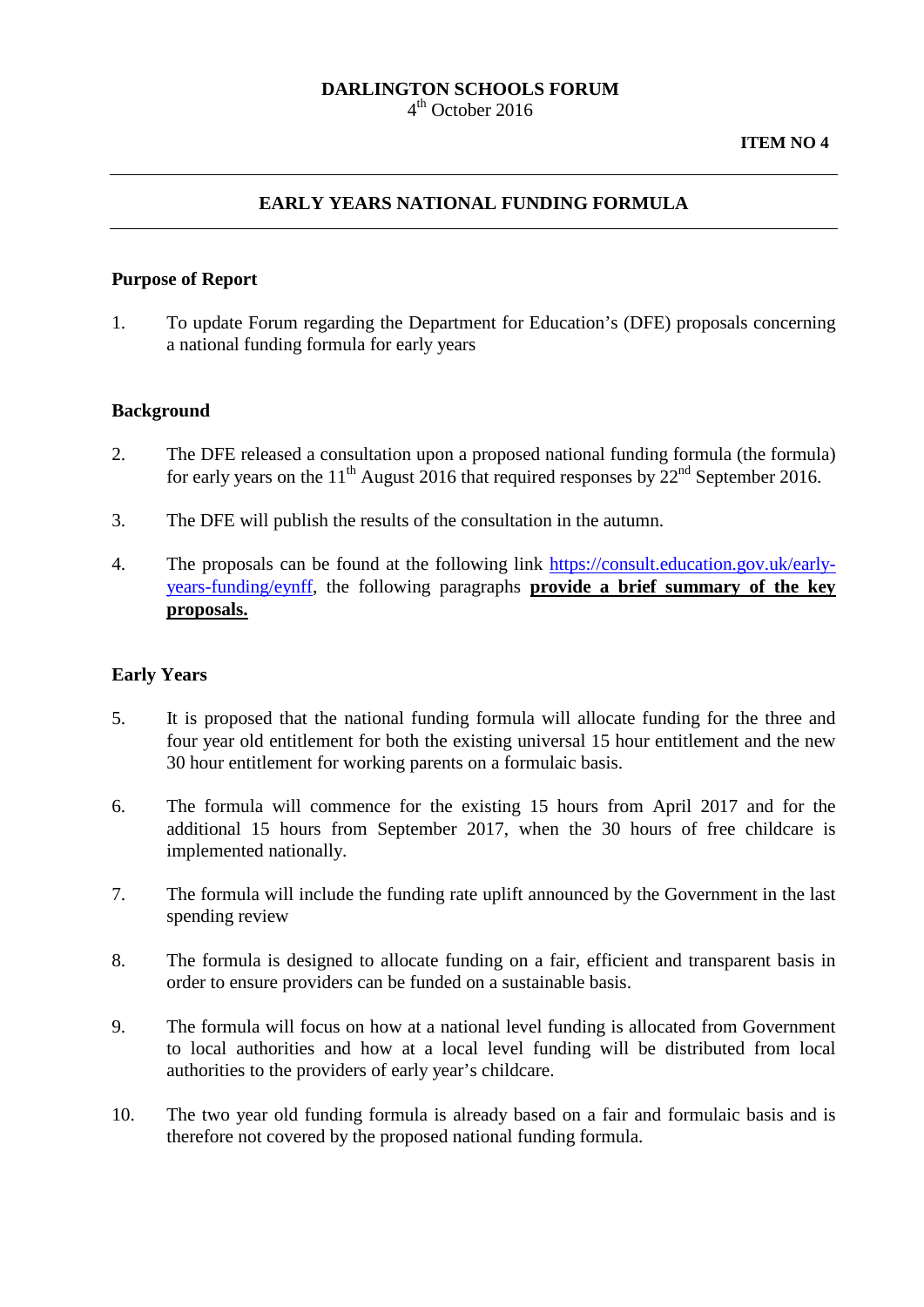- 11. The two year old funding rate will be uplifted for all local authorities by the additional funding announced within the spending review.
- 12. School Forums need to be consulted on the local early year's single funding formula, however the Forum does not have a veto. The DFE recognise that the implementation of the new formula from April 17 is challenging with the outcome of the consultation being released in the autumn, however they expect local authorities to plan in advance to ensure the new formula is delivered on time.

# **The Principles**

- 13. The Government identifies that there is an overwhelming case for changing the early years funding system so that it better supports its key policy objectives in early years, these are to,
	- a. Ensure that there continues to be sufficient childcare places as they expand free entitlement
	- b. Enable all children to benefit from high quality provision
	- c. Ensure that the specific needs of individual children are met
	- d. Deliver affordable and flexible childcare that meets the needs of working parents
- 14. The proposals therefore are based on the following principles
	- a. Maximising funding to providers
	- b. Allocating funding fairly to local authorities and to different types of provider
	- c. Distribute funding efficiently and effectively to ensure value for money
	- d. Allocate funding transparently so local authorities and providers can understand how their funding rates were derived.
	- e. Target effectively additional funding at those children who need it
	- f. Allow adequate time to transition to the new funding arrangements

## **The Formula**

- 15. The formula will apply to existing 15 hour entitlement and for the additional entitlement. The funding the local authority receives will be the same for both entitlements.
- 16. The local authority will be expected to have the same funding rate for providers for both the existing 15 hour entitlement and the new additional 15 hours.
- 17. Funding will be provided to the local authority based on the number of children that actually take up both entitlements.
- 18. It is proposed that no authority should face a reduction of greater than 10% in its hourly rate funding against that received in 2016/17.
- 19. The formula will have three funding factors to determine how much funding a local authority will receive per child including,
	- a. A universal base rate
	- b. An additional needs factor
	- c. An area cost adjustment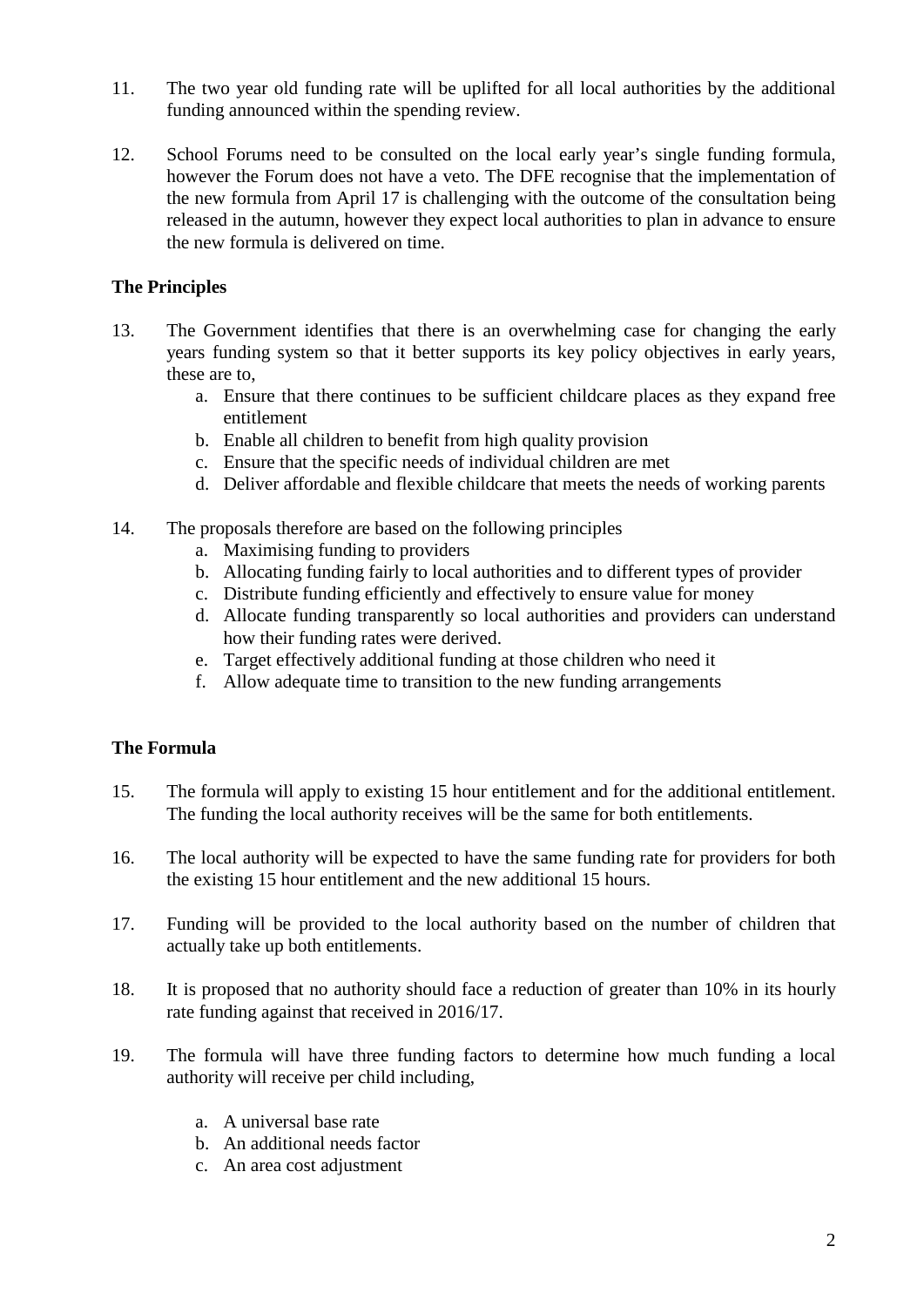20. The formula will simply be as follows, the base rate, plus the additional needs element, multiplied by the area cost adjustment. This is then multiplied by the actual take up of children to give an allocation of funding.

## The Universal Base rate (base rate)

- 21. The universal base rate will be the same for each child and will not differ based on type of provider or local authority area.
- 22. The base rate will allocate 89.5% of the early years funding formula, the remainder will flow through the additional needs factor.

## The Additional Needs

- 23. The additional needs factor is designed to ensure that each local authority's funding reflects their proportion of children with additional needs and the extra costs of meeting these needs. It is based on three metrics,
	- a. Free School Meal Eligibility (FSM), which will be weighted at 8%
	- b. English as an additional language (EAL), which will be waited at 1.5%
	- c. Disability Living Allowance (DLA), which will be weighted to 1%
- 24. There is no data for FSM entitlement at early year's stages, therefore Key Stage 1 and 2 data will be used as a best proxy.
- 25. As with FSM there is no EAL data for children under five, hence Key Stage 1 and 2 data will be used as a best proxy.

## The Area Cost Adjustment

- 26. The area cost adjustment reflects the cost differentials between local authority areas.
- 27. The cost adjustment will be based on variations on both staffing and premises costs in the local authority area.
- 28. The area cost adjustment will be used as multiplier for both the universal base rate and the additional needs factor.

## **Support for Children with Special Educational Needs**

- 29. The Government is clear that all children should be able to access their entitlement to childcare and that no child should have that entitlement restricted or denied due to a special need or disability.
- 30. The consultation proposes two models to allocate funding to address funding barriers that exisit. Government is also clear that further action is required beyond funding to ensure that access is not denied. This includes,
	- a. The local authority role in delivering SEND support in early years
	- b. Early Implementers' and Early Innovator areas will be testing innovative ways of providing care for parents with SEND from September 2016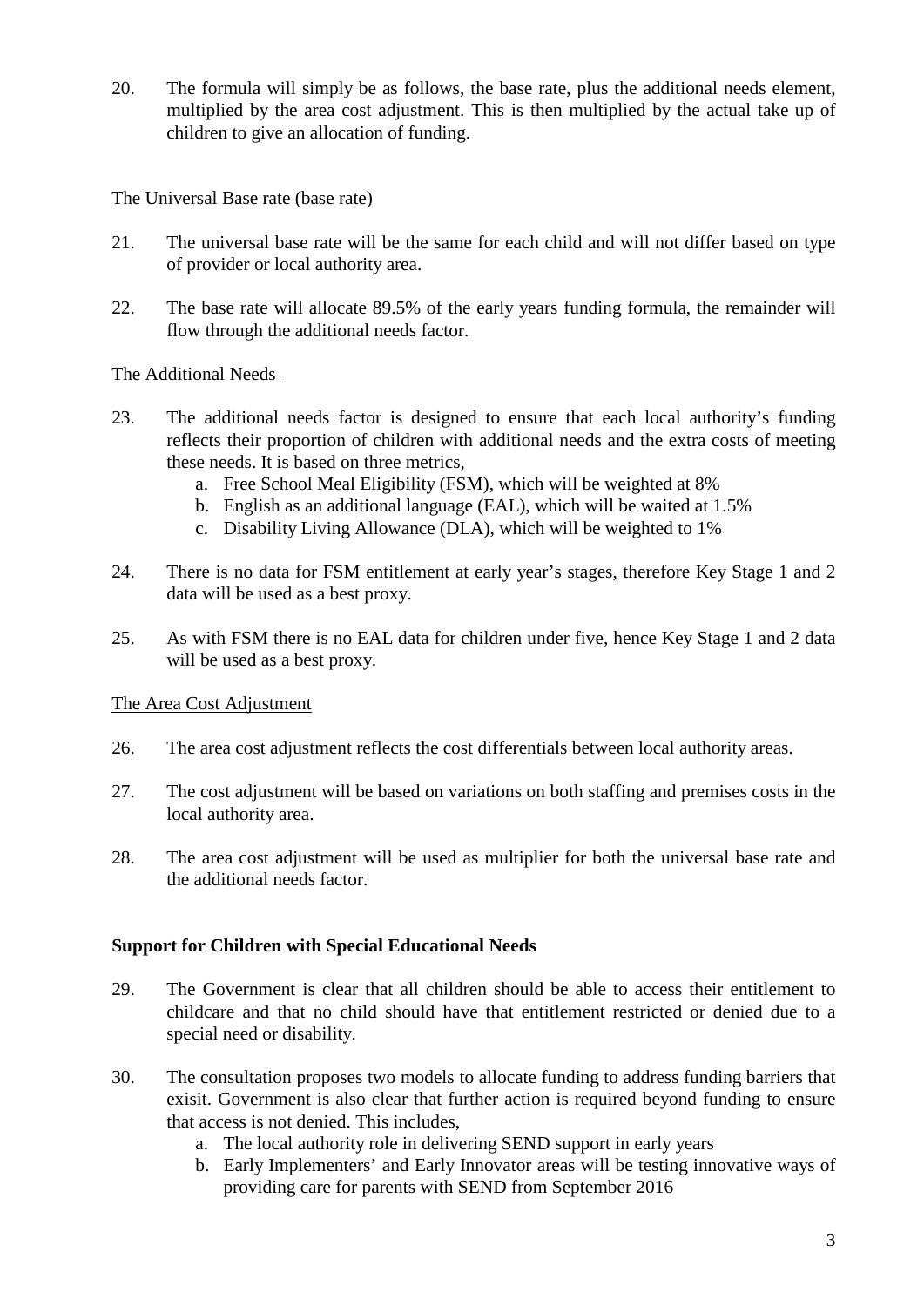- c. DFE are developing a workforce strategy to help remove barriers to attracting, recruiting and retaining staff.
- 31. Local authorities should support settings to provide childcare to disabled children through the use of the high needs and the early year's block of DSG.
- 32. There will be a new targeted Disability Access Fund (DAF) to support disabled children to access free entitlement. The local authority will receive this as a ring fenced amount, which will be passed on directly to providers for each eligible child. Eligible children will be those in receipt of Disability Living Allowance taking up a place in a setting. This will be paid to the provider as an annual lump sum rather than as an hourly rate. The provider will be responsible for making decisions upon how this funding is employed.
- 33. The DAF is not intended to cover all costs of providing care to disabled children, providers will still be required to support children under the Early Years Foundation Stage and Equalities Act 2010.
- 34. The DFE are encouraging all local authorities to build on existing best practice by creating SEN inclusion funds to provide additional top up funding to providers on a case by case basis. To establish an inclusion fund it is proposed that the local authority should pool an amount of funding from either or both the early years and high needs DSG block.
- 35. Inclusion funds that are passed onto providers (in the form of a top up) are classed as part of the 95% pass through rate.
- 36. Where local authorities wish to use part of their inclusion fund to support local services, they can do so, these can be delivered by the local authority to providers free of charge but in this case this would not be considered as part of the 95% of funding that must be passed through to providers.
- 37. The DFE believe that local authorities know the needs of the local population and hence are best placed to identify children that need support through inclusion funds. Targeting should however be considered in consultation with providers, SEN specialists and parents.
- 38. It is expected that the inclusion fund link directly with the published "Local Offer" and be allocated clear and transparently so that it is easily understood by providers and parents.
- 39. Local inclusion funds for children with special education needs should support providers in driving outcomes for this group of children.
- 40. Early year's pupil premium will continue as a separate allocation.

## **Funding from the Government to the Local Authority**

- 41. The Government recognise that the current system of distributing funding should reflect the local costs of providing childcare that meets need in each area.
- 42. Current funding is based on historic spending patterns sometimes determined decades ago, which can give rise to local authority areas of similar characteristic receiving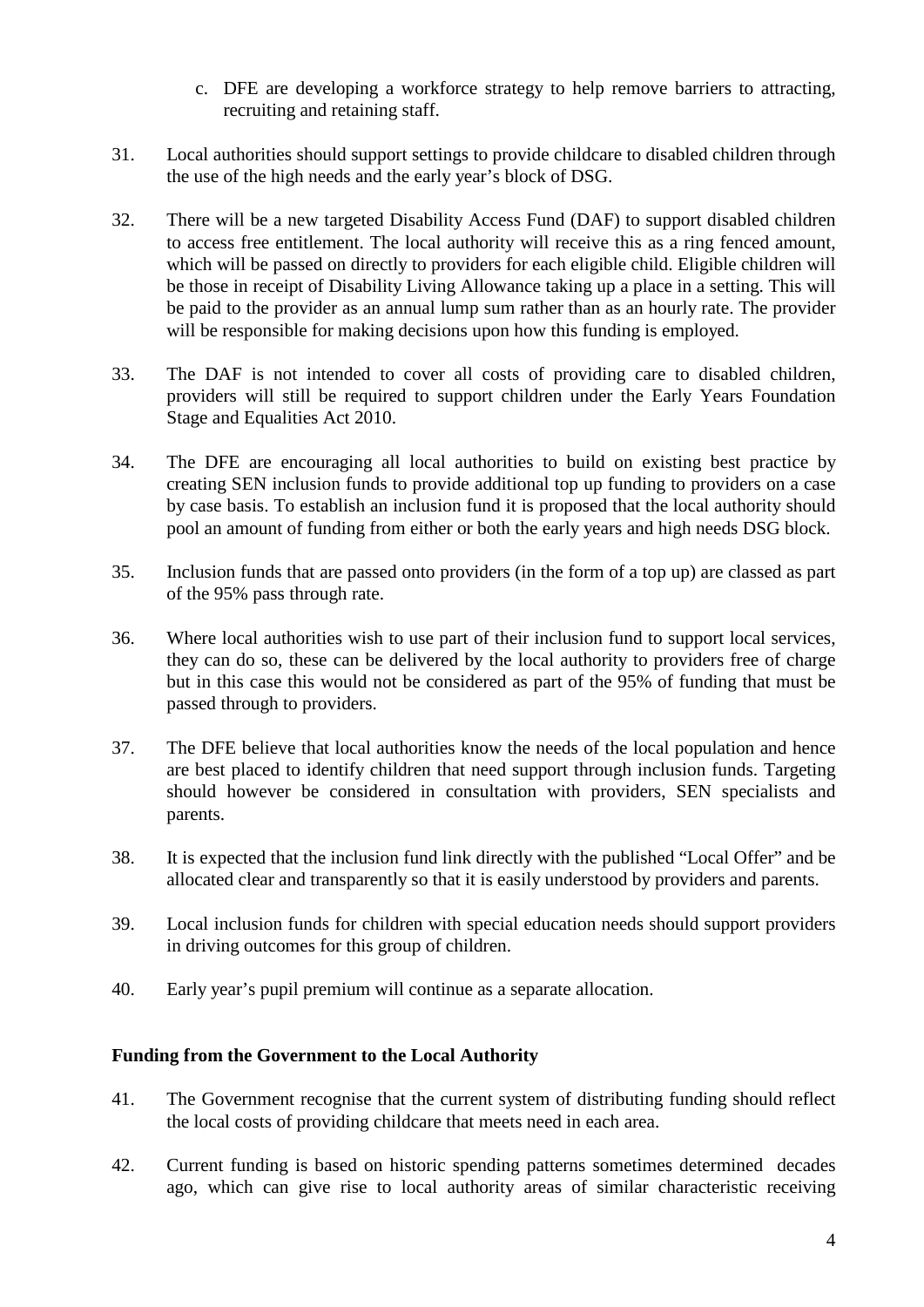significantly different funding rates from central government. For example Sandwell receives £3.71 from central government compared to £5.00 in Stoke on Trent.

43. It is deemed essential that the funding system is changed to a national funding system to address the historic imbalance between the funding rates that different local authorities receive.

#### **Funding from Local Authorities to Early Years Childcare providers**

- 44. The DFE will restrict the amount of early years funding that can be top sliced and held centrally. This is to ensure as much of the funding as possible is passed onto providers. The minimum amount of the total funding that must be passed through to providers will be 93% in 2017/18 and 95% thereafter.
- 45. The pass through calculation includes all funding passed to providers including the base rate, supplements and SEN funding.
- 46. Any funding held back for demographic growth is also considered as pass through as this is ultimately passed to a provider.
- 47. Local authorities must use a universal base rate of funding to all the providers in its area by 2019/20 at the latest.
- 48. The DFE will restrict the amount of funding supplements that can be used within the local formula (in addition to the base rate). This will be done by only allowing local supplements for,
	- a. Deprivation
	- b. Rurality
	- c. Key policy drivers, e.g. Flexibility, Efficiency & 30 hours delivery.
- 49. The deprivation factor is a mandatory supplement, all others are discretionary.
- 50. The deprivation supplement is intended to reflect the high costs of providing quality early education for children from backgrounds of social-economic disadvantage. The metric for allocating deprivation remains at the choice of the local authority. Likewise local authorities should retain discretion over the amount of funding allocated through this supplement.
- 51. Rurality/sparsity. Recognises that a lack of economies of scale may lead to higher cost for very small scale providers. Local authorities will have the scope to determine how much funding and the metric used to determine this supplement. The sparsity element should be judged by distance to the next nearest provider.
- 52. Flexibility. It is intended to encourage the provision of a stretched offer including holiday care. This is to provide childcare provision that matches the working patterns of parents. The DFE are currently running a programme to determine how schools can work in partnership to provide more flexible offers. The findings of this will be disseminated within a guidance tool in the autumn.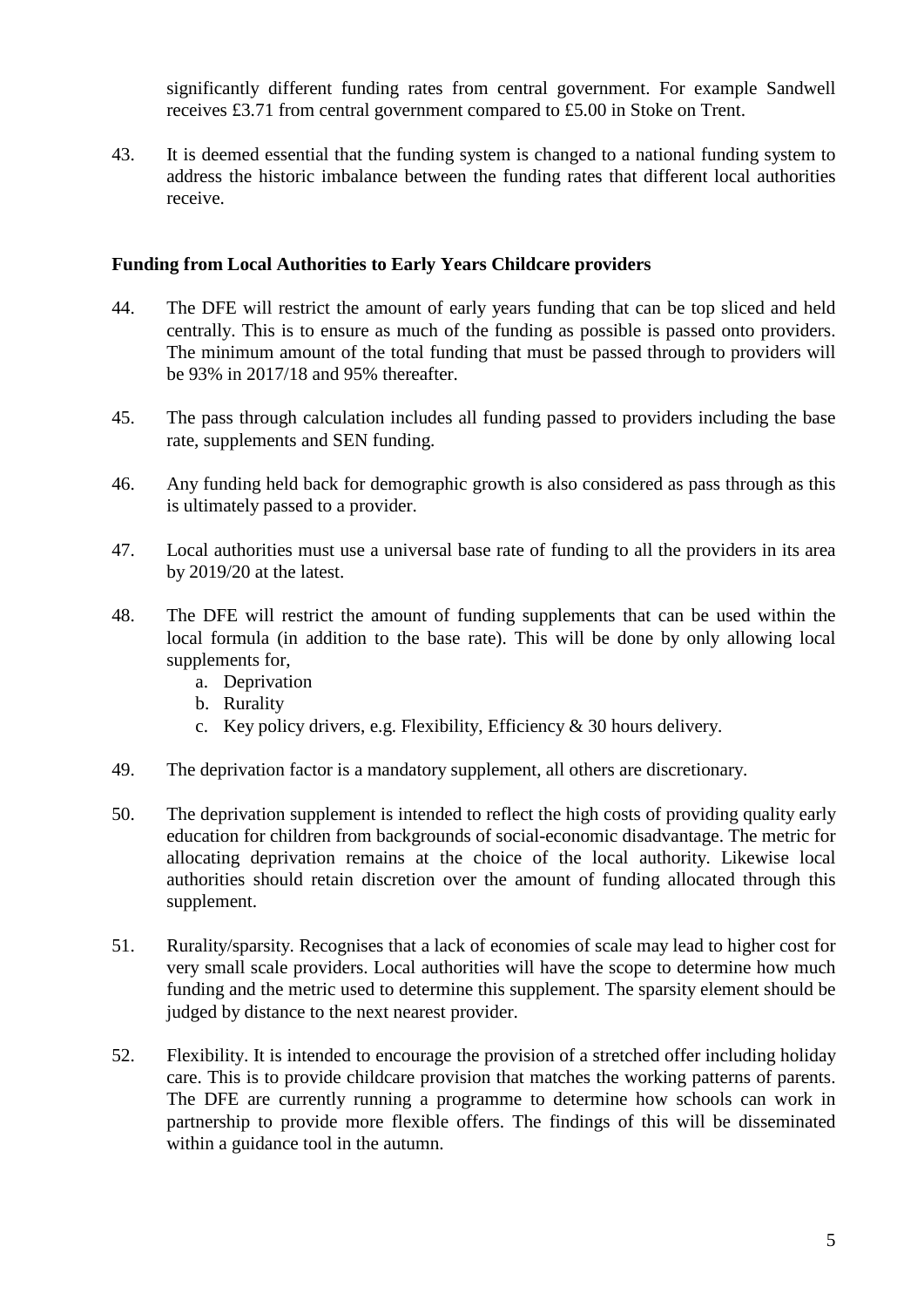- 53. Efficiency. To encourage providers to exploit the considerable scope for efficiencies identified in the "Cost of Childcare Review".
- 54. 30 hours delivery. To encourage providers to take up the 30 hours offer to ensure sufficiency as well as continuing to provide 15 hour funding places. This supplement could for example be a growth or new places supplement to offer additional money for new capacity where there is a genuine need to meet demand, whilst protecting existing provision.
- 55. Quality. The DFE are not minded to have a quality supplement.
- 56. The use of supplements is at the detriment of the base rate, therefore it is proposed that supplements will be capped at 10% of the funding that is passed to providers.
- 57. There will be additional supplementary funding provided for maintained nursery schools for at least two years to keep their transition to the universal rate manageable.
- 58. The funding provided to providers must be the same across the local authority irrespective of the provider. Currently authorities have discretion to set a higher base rate for different providers and the discretion to pay lump sums. This will no longer be allowed and the base rate will be the same for all providers.
- 59. The Government want to minimise the disruption and reassure maintained nursery schools on their position and therefore will provide supplementary funding to maintained nursery schools for at least two years.
- 60. Maintained nursery schools are schools and as such bear costs over and above other providers because of their structures. The additional supplementary funding takes account of this and provides stability whilst nursery schools explore how to become more sustainable in the longer term, including identifying efficiencies. The DFE will consult on this in further detail in due course.
- 61. It is expected that the universal funding rate will include funding for training and improvement support. In exchange therefore it is expected that providers that use the local authority to provide training and support services would be expected to receive a charge for this to allow the local authority to cover its costs.

## **Transition Arrangements**

- 62. There will be some gradual phasing in of the changes in the formula to allow both local authorities and providers to plan how best to use the new levels of funding. It is prosed this will limit turbulence within funding and allow for smooth transition into 30 hour provision.
- 63. Local authorities will receive protection whereby if under the new formula the funding they receive decreases, this will be limited to a 5% reduction in their hourly rate for 2017/18 and 2018/19. It is expected that all local authorities will be on formula by 2019/20.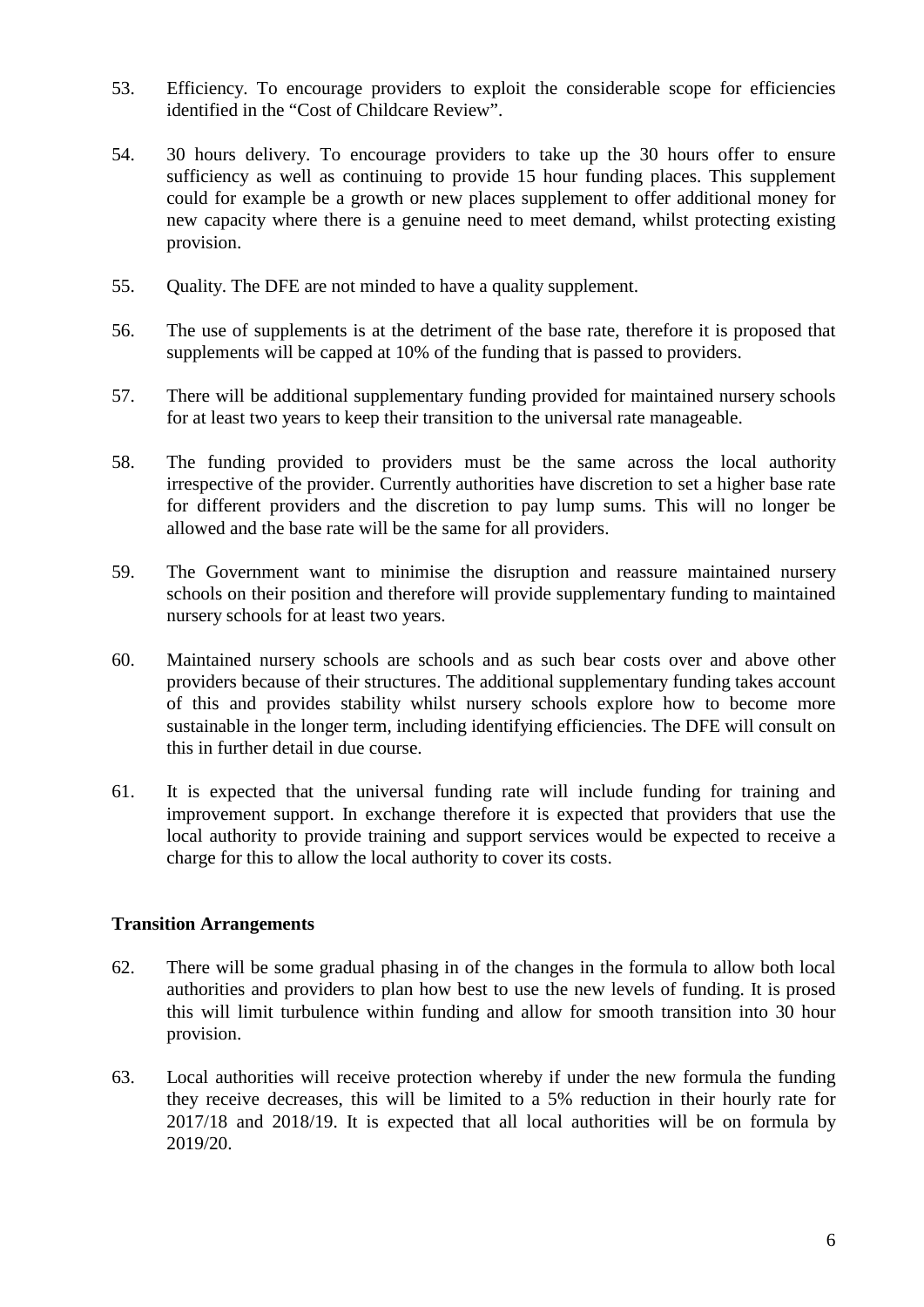- 64. It is recognised that moving to a universal per child funding rate is a significant change in many areas, therefore it is proposed to allow authorities until 2019/20 to fully implement, however authorities will be encouraged to move a universal system earlier.
- 65. The pass through rate of 95% will be disruptive in some areas, therefore it is proposed to start with a pass through rate of 93% in 2017/18, moving to 95% in 18/19.
- 66. As a result of the high pass through rate of funds to providers it is proposed to remove the minimum funding guarantee from providers as it will no longer be necessary.

# **Funding In Darlington**

- 67. Within the consultation the DFE quotes average rates for two year olds will increase from £5.09 to 5.39 and for three and four year olds from £4.56 to £4.88. **Forum and providers should note that these are average national rates and do not reflect the amount of funding Darlington currently receives or is proposed to receive**. The following paragraphs outlined the proposed rates for Darlington.
- 68. All rates quoted are from indicative figures provided by the DFE within the consultation document. **These rates are subject to change dependent on the outcome of the consultation and in line with funding available nationally.** Final allocations for early year's budgets are expected to be given as part of the consultation response due in the autumn and will be confirmed in the Dedicated School Grant (DSG) allocations that are published in December.
- 69. Darlington currently receives £4.85 per hour for two year old funding. The indicative allocations provide a rate of £5.20 for Darlington in 2017/18. Darlington currently fund providers at a rate higher than funding received due to the use of underspent grant from previous years.
- 70. The indicative funding rate for Darlington for 3 & 4 year old children in 2017/18 is £4.44 per hour. This is made up of £3.93 basic funding, £0.44 for the FSM, £0.02 for EAL and £0.05 for DLA. FSM, EAL and DLA are all additional needs elements of the formula.
- 71. Darlington currently receives £3.92 per hour for three and four year old entitlement. However as Forum will be aware in order to balance the early year's block, funding is transferred from the schools block into the early year block. This transfer equates to 25 pence per hour. The DFE have rebased the blocks within Darlington's DSG to reflect the actual spending patterns and hence this has been added into the current funding level to give a revised funding rate for 2016/17 of £4.17.
- 72. The indicative rate of £4.44 for 3 and 4 year old entitlement therefore represents an increase of 27 pence per hour.
- 73. The indicative funding rates covers all spend within the early years formula, including the base rate, supplements and retained elements by the local authority. Therefore the actual hourly rate paid to providers will be less than funded hourly rate (i.e. indicative £4.44 per hour).